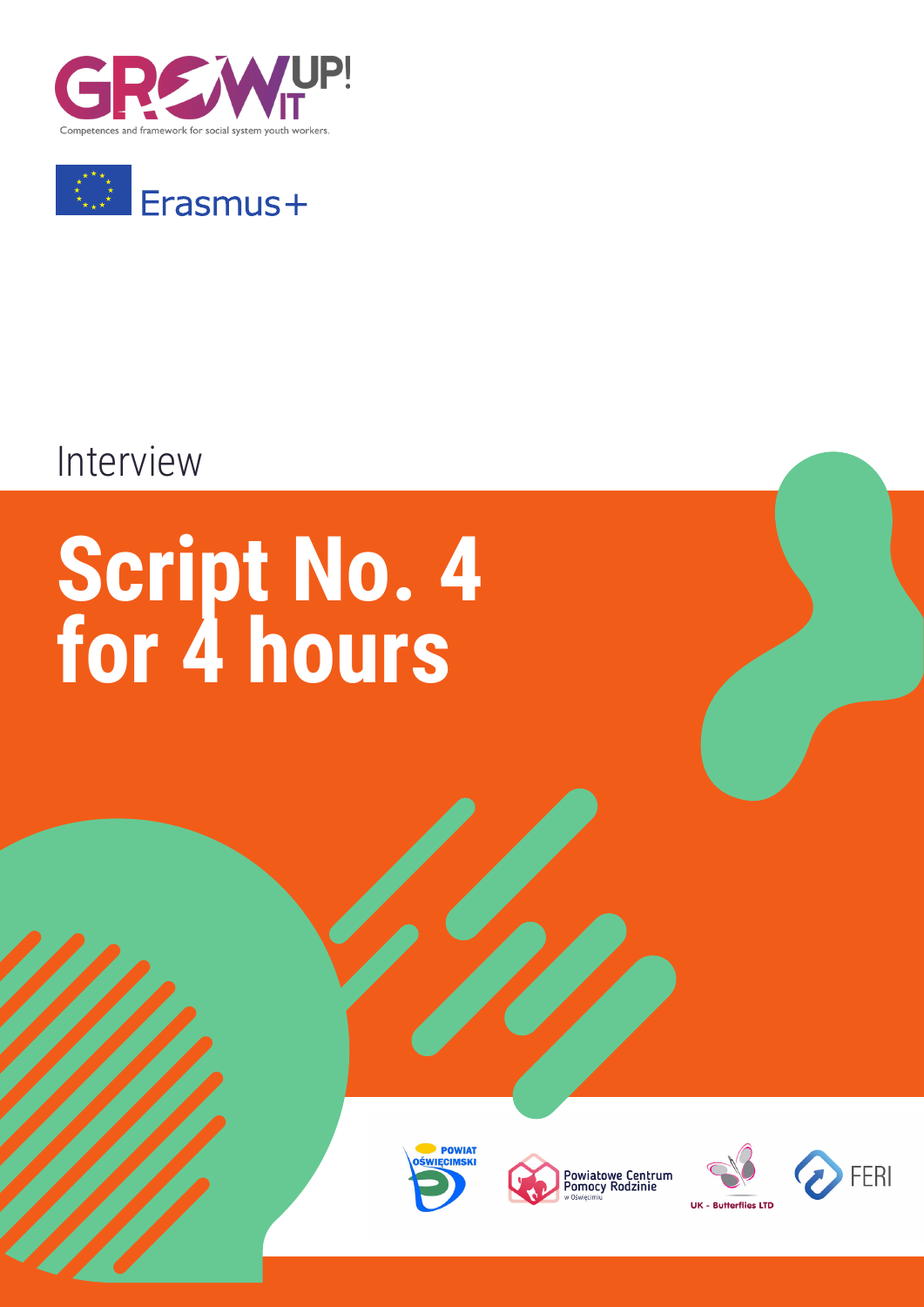

#### Get to know yourself. **Sokrates**

#### BE SMART method **Script No. 4 for 4 hours**

| $\bullet$<br>$\bullet$<br>$\bullet$<br>$\bullet$<br>$\bullet$<br>$\bullet$ |           | <b>I INFORMATION</b>   | Duration of classes<br>Number of participants<br>Working methods | Recipients of the classes<br>Purpose of the workshop | Materials needed for the meeting     |           |           |           |           |           |           |           |           |           |           | $\bullet$ | $\bullet$ |
|----------------------------------------------------------------------------|-----------|------------------------|------------------------------------------------------------------|------------------------------------------------------|--------------------------------------|-----------|-----------|-----------|-----------|-----------|-----------|-----------|-----------|-----------|-----------|-----------|-----------|
| $\bullet$                                                                  |           | <b>II INTRODUCTION</b> |                                                                  |                                                      | Introduction to the topic of classes |           |           |           |           |           |           |           |           |           |           |           |           |
| $\bullet$<br>$\bullet$<br>$\bullet$                                        |           |                        | Establishing grup rules                                          | Ice breaker: Group integration                       | Introduction of the trainer/trainer  |           |           |           |           |           |           |           |           |           |           | $\bullet$ |           |
|                                                                            |           |                        |                                                                  |                                                      |                                      |           |           |           |           |           |           |           |           |           |           | $\bullet$ |           |
|                                                                            |           | <b>III MERITORITY</b>  |                                                                  |                                                      |                                      |           |           |           |           |           |           |           |           |           |           |           |           |
|                                                                            |           |                        |                                                                  |                                                      | IV CONCLUSION OF THE WORKSHOP        |           | $\bullet$ | $\bullet$ |           |           |           |           |           |           |           |           |           |
| <b>V ANNEXES</b>                                                           |           |                        |                                                                  |                                                      |                                      |           |           |           |           |           |           |           |           |           |           |           |           |
|                                                                            |           |                        | <b>VI EVALUATION SURVEY</b>                                      |                                                      | $\bullet$                            | $\bullet$ | $\bullet$ | $\bullet$ | $\bullet$ | $\bullet$ | $\bullet$ | $\bullet$ |           |           |           |           |           |
|                                                                            |           |                        |                                                                  |                                                      | $\blacksquare$                       | $\bullet$ | $\bullet$ | $\bullet$ | $\bullet$ | $\bullet$ | $\bullet$ | $\bullet$ | $\bullet$ | $\bullet$ | $\bullet$ | $\bullet$ |           |
|                                                                            |           |                        | $\bullet$                                                        | $\bullet$                                            | $\bullet$                            | $\bullet$ | $\bullet$ | $\bullet$ | $\bullet$ | $\bullet$ | $\bullet$ | $\bullet$ | $\bullet$ |           |           |           |           |
|                                                                            |           |                        | $\overline{\phantom{a}}$                                         | $\hat{\phantom{a}}$                                  | $\bullet$                            | $\bullet$ | $\bullet$ | $\bullet$ | $\bullet$ | $\bullet$ | $\bullet$ |           |           |           |           |           |           |
|                                                                            | $\bullet$ | $\bullet$              | $\bullet$                                                        | $\bullet$                                            | $\bullet$                            | $\bullet$ | $\bullet$ | $\bullet$ | $\bullet$ | $\bullet$ | $\bullet$ | $\bullet$ |           |           | $\bullet$ |           |           |
|                                                                            |           | $\bullet$              | $\bullet$                                                        | $\bullet$                                            | $\bullet$                            | $\bullet$ | $\bullet$ | $\bullet$ | $\bullet$ | $\bullet$ | $\bullet$ | $\bullet$ |           |           |           |           |           |
|                                                                            |           |                        |                                                                  |                                                      |                                      |           |           |           |           |           |           |           |           |           |           |           |           |
|                                                                            | $\bullet$ | $\bullet$              | $\bullet$                                                        | $\bullet$                                            | $\bullet$                            | $\bullet$ | $\bullet$ | $\bullet$ | $\bullet$ | $\bullet$ | $\bullet$ | $\bullet$ | $\bullet$ |           |           |           |           |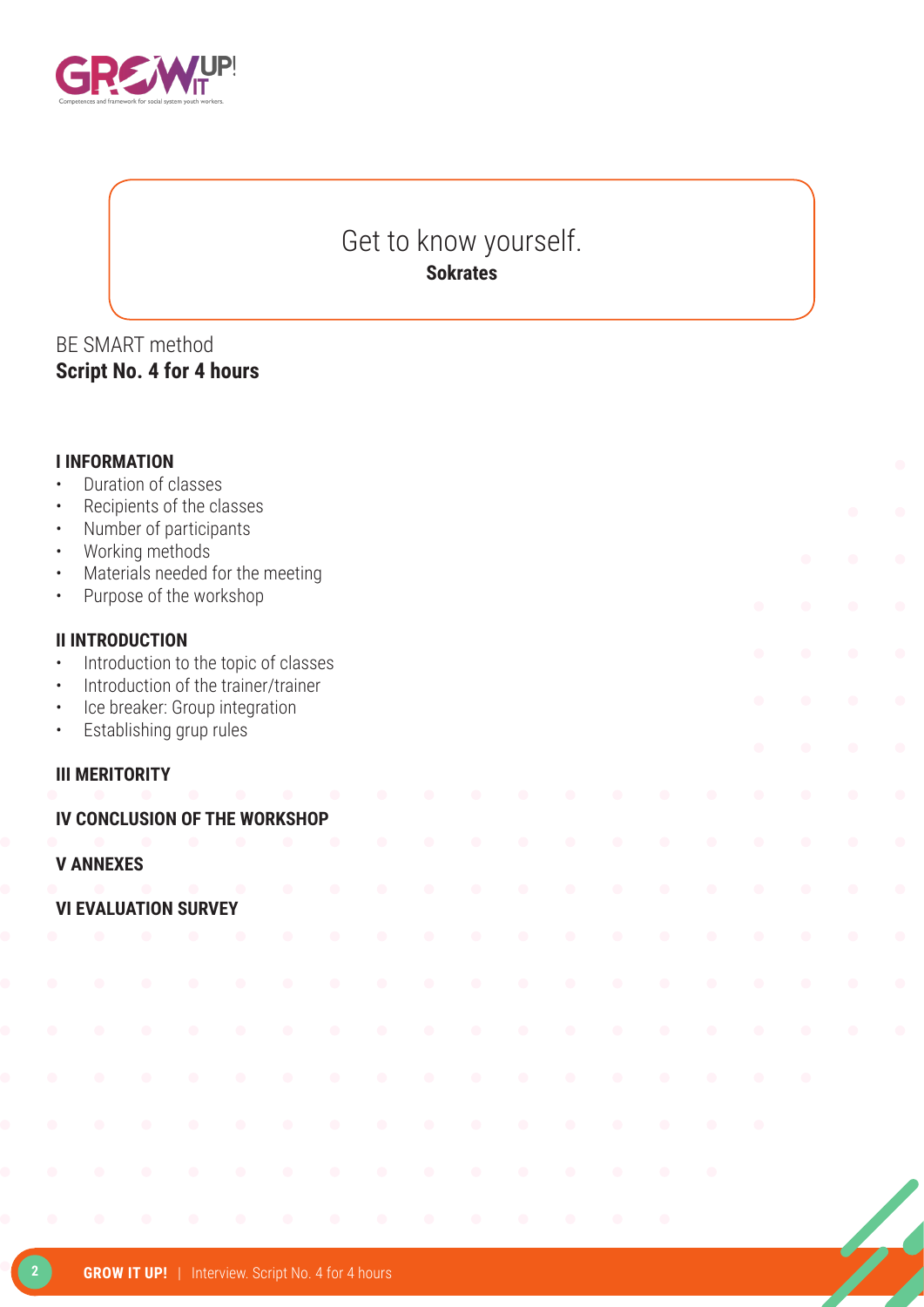

### **I. General information**

The duration of the class:

4 hours

#### Recipients of the classes:

The recipients of the workshops are groups of young people (girls and boys) between 13 and 18 years of age, who are the pupils of care and educational institutions, youth education centres, foster families, educational centres, schools. The script can be used by all other people interested in the subject of an interview, including preparation of a young person entering the labour market to participate in an interview on the basis of skillfully transforming destructive beliefs into those which will be supporting or healthy for young people.

#### Number of participants :

Workshop group for 12 people of both genders. It is also possible to conduct a workshop in a smaller group of at least 8 people, depending on the conditions of the premises.

#### Proposed working methods:

- Active ways of conducting classes: group work  $\bullet$
- Active ways of teaching: working in pairs  $\bullet$
- Individual work  $\bullet$
- Brainstorming
- Imagining techniques
- Psychoeducation
- Mini lecture

#### Sample materials needed for the meeting:

- Work cards
- Markers
- Sticky notes,
- Flipchart,
- Pens,
- Printed work cards and information cards for participants
- **Certificates**
- Evaluation survey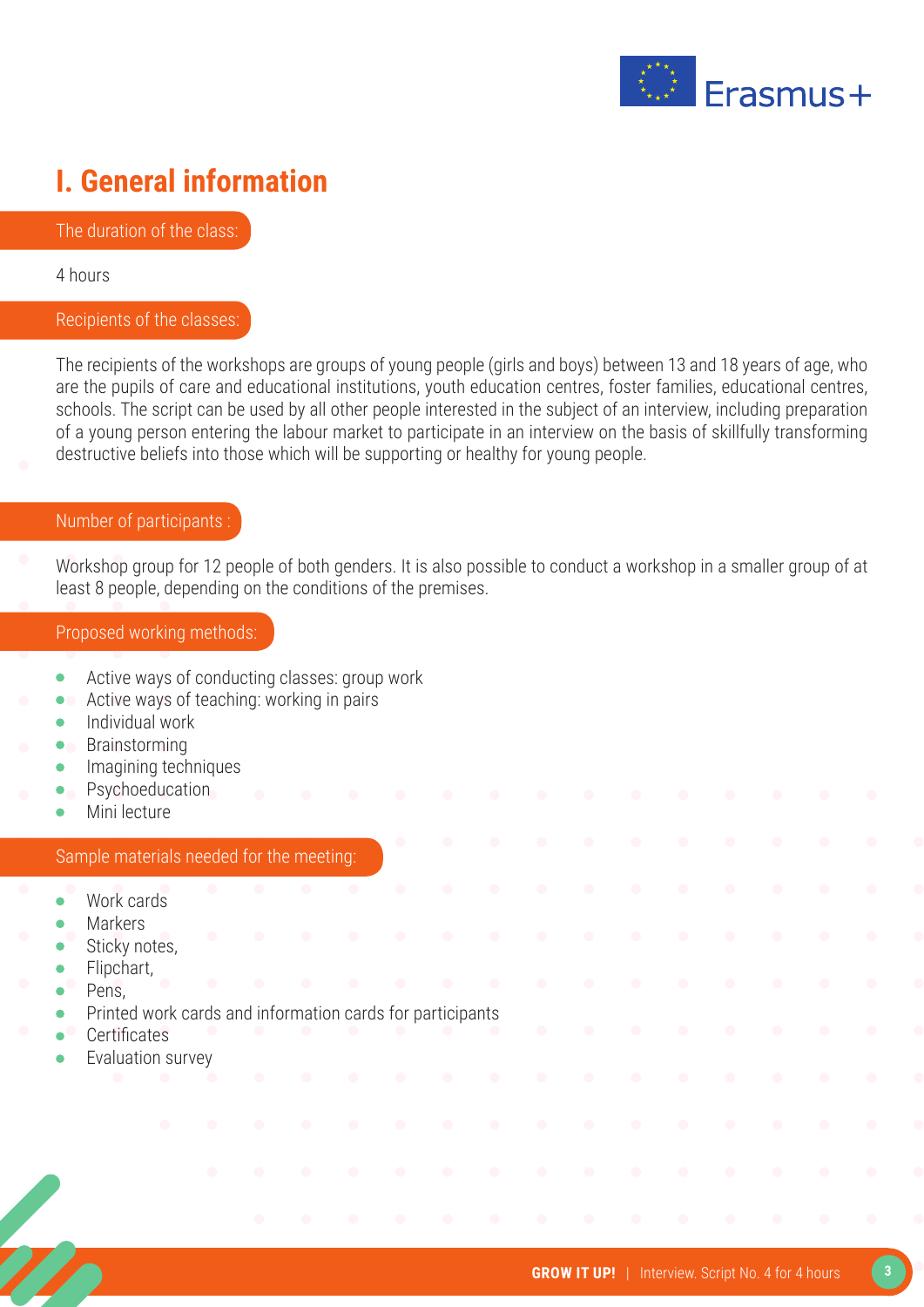

#### **Coursework**

The main objective is to strengthen the competence to transform destructive beliefs into those that will be supportive or healthy for young people. It assumes finding in youth the potential, self-acceptance and wise selfliking. It puts emphasis on getting to know oneself, self-acceptance, liking oneself and one's flaws, getting rid of barriers, gaining awareness of one's own resources, ability to cope with stress, and thus acquiring such skills which will allow us to satisfy our needs so that going through the recruitment process in the situation of applying for jobs is easier and more conscious.

#### **The following results are planned to be achieved by the participants:**

- Acquiring knowledge of one's beliefs about one's own competence
- Acquiring knowledge on how to deal with stressful situations during an interview
- Acquiring the ability to think rationally based on 5 RTZ questions.
- Increased self-confidence
- Increased self-esteem
- Improvement of self-esteem

- Acquisition of competences concerning personal development in the field of raising personal and professional competences.

After or even during the process of vocational education, we apply for a temporary job still learning, holiday or permanent, according to our professional qualifications, but not always. Sometimes, in spite of our professional competences and skills acquired, we still hesitate to take up a job in our profession, being convinced that we are not "good enough" or that "others are better". Dysfunctional assumptions may be triggered, e.g. "you will definitely not get this job". so we can feel stressed out during the interview. Talking to a future employer is like starting a competition - we feel nervous, we want to win, and our body is filled with adrenaline. And just like in sporting skirmishes, during the qualification meeting a solid preparation brings us closer to the podium. What is most important during the interview?

The question about your advantages and disadvantages will be asked at each of your interviews. Candidates hate it!

If you are among them, or if you are wondering:

"Which of your strengths are best presented to your employer?"

"How do you answer the question about your weaknesses?"

"What influence does the answer to the question of strengths and weaknesses at an interview have on the employment decision?" During the workshop, young people will learn how to make a first impression.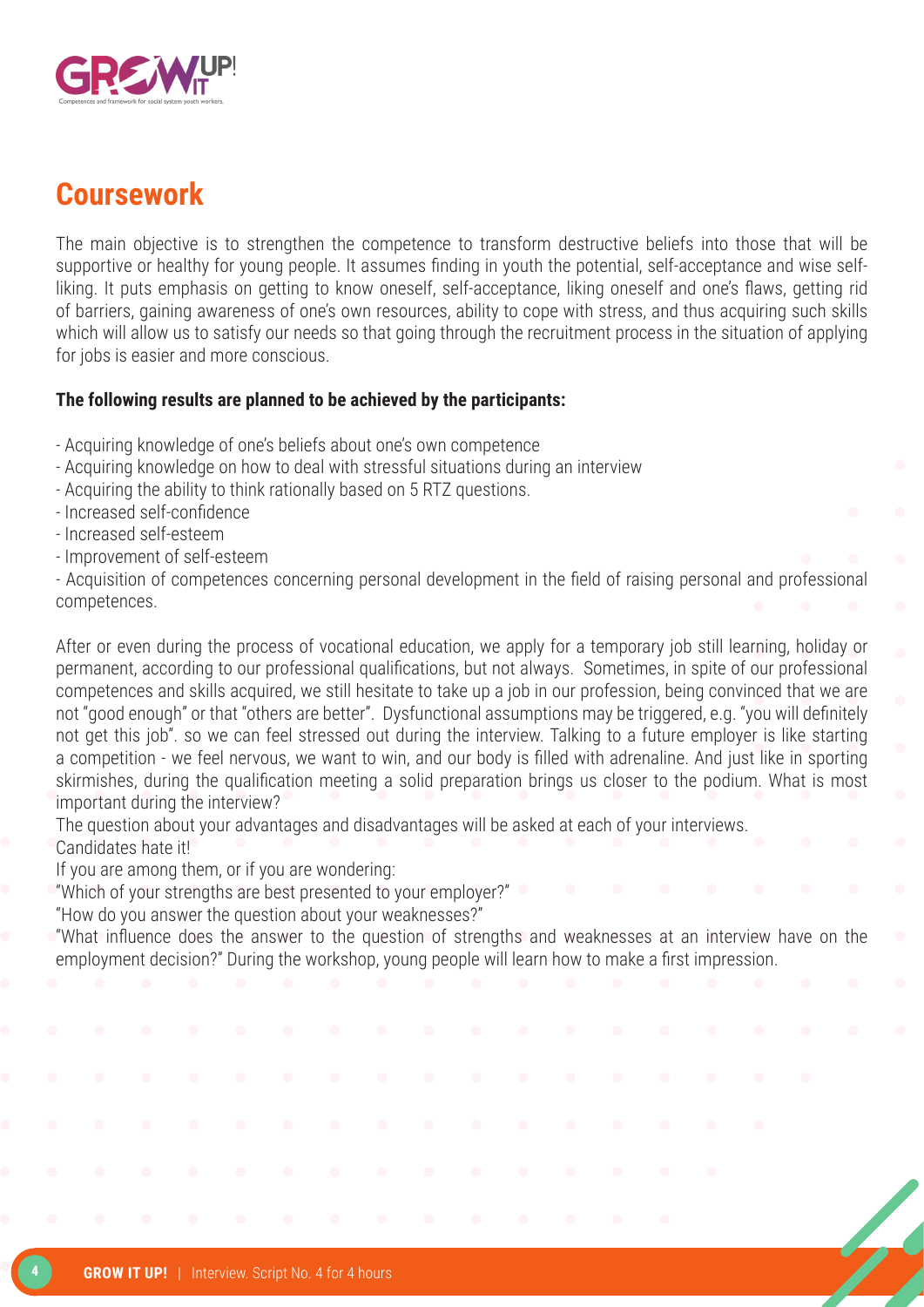

### **The teacher/teachers move. Welcome - ( 5 min)**

- Name
- Education,
- Professional experience
- Interests

3. Group rules - (10 min)

The trainer distributes colourful sticky notes to participants and asks the question: "To feel good and safe together, I need ...". It gives participants about 3 minutes. Example:

#### **"To feel good and safe together I expect:"**

- Respect from others
- Silence when I say
- Not to be criticised
- **Favorites**
- Deciding whether I want to take part in the exercise or answer a question
- 
- The leader collects the cards, reads them out loud, asks if everyone agrees to the rules if he sticks them on the flipchart sheet. After reading all the cards, the presenter asks if there is any rule that should be on the card (if participants still have a proposal we write it on the card and stick it on).
- 4. Questions about what we expect from the program. Verification of expectations (10 min)
- The trainer distributes one adhesive card to participants and asks them to write down their expectations from the BE SMART programme. He gives participants 3 minutes to do so. Then he collects the sheets of paper, reads questions / statements and discusses them.

#### 5. Garage - (5 min)

The instructor takes out a previously prepared A4 card /flipchart with the inscription "GARAGE" and a marker and informs the participants what a garage is: "garage - during the breaks in the garage each of you can write down your question about the content and course of the workshop. We will answer them after the break.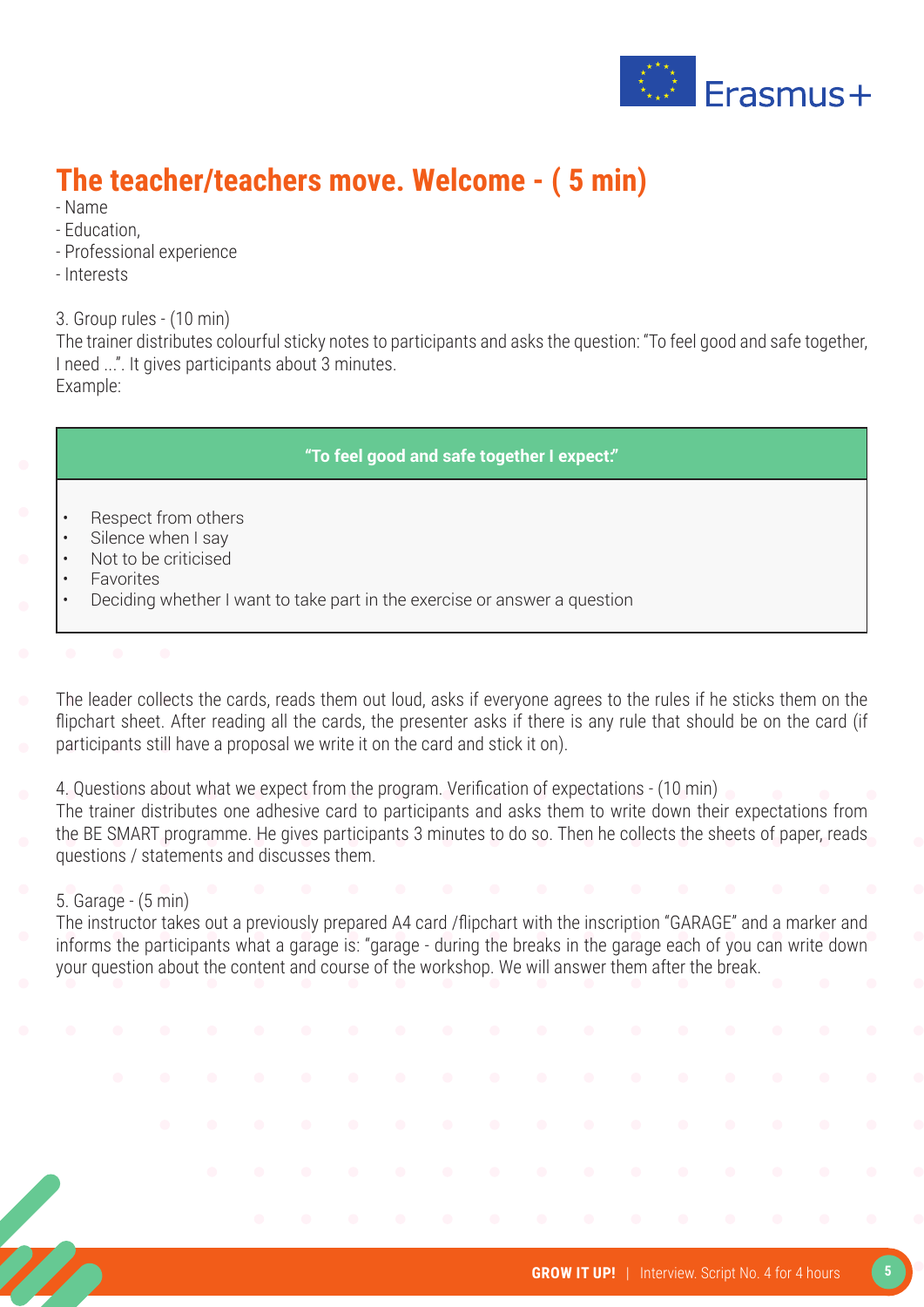

#### **II Introduction**

#### **Mini Lecture**

The school environment is a place where children, young people of all ages and teachers and educators spend a significant part of their lives. This is where self-esteem building, confidence building, logical thinking, the art of asking questions, debates, conversations and healthy thinking often begins. Attendance at school is subject to legal regulations and often both parents and students have to accept a school that they will be allocated because of regionalisation. There is no problem when we have friends, colleagues or colleagues from the district and the school becomes a place we go to with a smile every day. It is more difficult when the school and the teachers do not meet the expectations of the students and the new situation itself can cause fear in a new person. This can result in loss of self-esteem or self-confidence if it is not built on a healthy and stable level at home. School is one of the most important stages in a young man's life. It is during this time that our development is the fastest and our attitudes are created. Education, especially early education, has an impact on our whole life, on the decisions we make in the future, on the friendships we make, on the interests, hobbies, likes and dislikes, on what kind of people we will be. In addition to passing on knowledge, learning to write, read and everything associated with it, the school, teachers, educators, youth support staff, orphanages and educational institutions also provide vocational education. Preparation of a young person for the profession lies in the competence of teachers, vocational counsellors, but an extremely important aspect is also the influence of close people, including parents, siblings as well as friends, colleagues and colleagues. All these people not only teach but also motivate the young person to make decisions. Nowadays, more and more young people are giving up their education when they reach the age of majority in order to take up employment and become financially independent. Many people also go abroad to work. Let's look at the problem as follows: We see a 14-16 year old who is expected to make an important decision in life, the effects of which will be felt over the coming years. Meanwhile, his professional predispositions are still in the process of being formed, they can be clearly established, more or less when he reaches adulthood. On the other hand, we have a primary school, whose duties include providing students with the support of a vocational counsellor (this is done differently, most often one person combines the tasks of an educator and a vocational counsellor), but the young person must feel the need to go to a counsellor and talk about his situation to make sense. Sometimes he does not get this chance. Parents would also need to talk to a career counsellor. Not everyone feels competent to get involved in his or her child's career path - many of them therefore prefer to be told to go to high school and gain 3-4 years to think about. Others do not have time to delve into the school's offerings, to look at their child's interests and to adapt them to work in specific professions. Still others - in good faith - suggest ready-made solutions to the child, because it seems to them that professional predispositions are hereditary and since they do well in a particular profession, their child is also created for it. This is not how it works.

So where does it start? From determining a young person's professional predisposition . Often asked what the teenager is interested in, he answers: nothing. When the questions are more and more detailed, he has to spend his free time somehow, how? Do you read? What are you reading? Do you like the ball? Which team? What do you know about it? How do you know that? You play on the computer? Playing what? What equipment? In such a conversation, it often turns out that a young person already has a lot of valuable, sometimes unique skills at the start, which will be useful in a particular profession. It would seem that this ball fan just sits there all day long and staring at the screen. And he has looked up curiosities about his favourite team on foreign sites, which he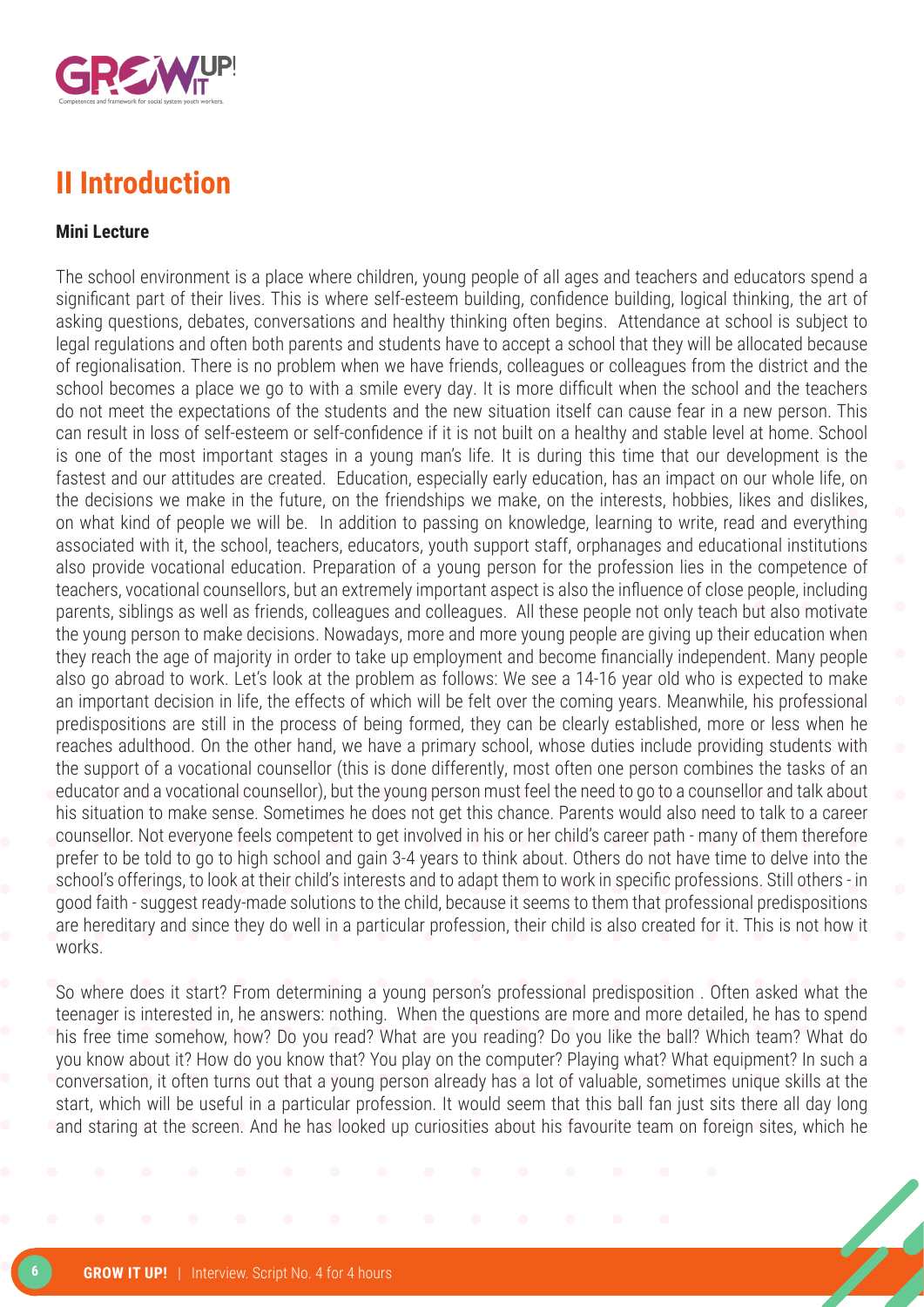

has translated himself. It shows the whole range of competencies. I look at the student as a funnel, but from a narrow point of view: he talks about himself, and I determine what he is really good at and how it can be used in the labour market. So what is holding back young people? It is always said that the profession is learnt by those who wouldn't manage in high school and college. So, above all: stereotypes and attitudes of adults. But also a certain scheming. For a long time the names of professions, the names of curricula have remained unchanged and the language of employers is evolving. You won't read in the ad: I'm looking for a salesman after a trade school. Such a rigid framework affects the gaze of young people, who sometimes do not know how to think abstractly, focus on a particular profession: if I go to a "car", I will repair cars all my life - they think. This is also due to the fact that they do not know how to work in a given profession. They have no idea, no point of reference. Without the knowledge of how the work in a given profession looks like in practice, the student will not plan his or her development, he or she will not be willing to acquire new competences also after school. Without a broader view of the labour market, it wouldn't be possible for him to learn in a classroom with a profile: a car mechanic can give him a solid foundation for development, e.g. in an industry such as the luxury car trade or... their design. This is all the more so because the changed education system is designed in such a way that studying in an industry school does not close the way to the Matura exam and higher education. Employers are open to work with students. Almost every branch school cooperates closely with local entrepreneurs who operate in a given branch. Thanks to this, young people learn on new, technically advanced equipment. Employers are not afraid that the young will come and will not be able to handle it - they will finally come to learn. They are afraid that the student will not switch easily to the employee mode. The work of a career counsellor ends in primary school? No, they meet with students in their final years of technical and vocational secondary school, i.e. people who have already made a decision about their professional life. Often when asked: how many of you do not want to work in your profession? About half the class is applying. Why? One hears: because we are not interested in it, we chose this school because it was close, because a friend was also coming here... The most important thing is to indicate the professional predispositions of young people, what skills they have already acquired, which of them will be valuable on the labour market. For example, during political science studies, they will gain broad knowledge and competences which will be useful in many other professions. And it is not true that there is no job for e.g. political scientists or philosophers and everyone has to go abroad to live. One should remember about the risk that awaits in an unknown country if one does not know the language. Competences, qualifications, needs and beliefs in the context of an interview and beliefs will be the subject of this scrpt.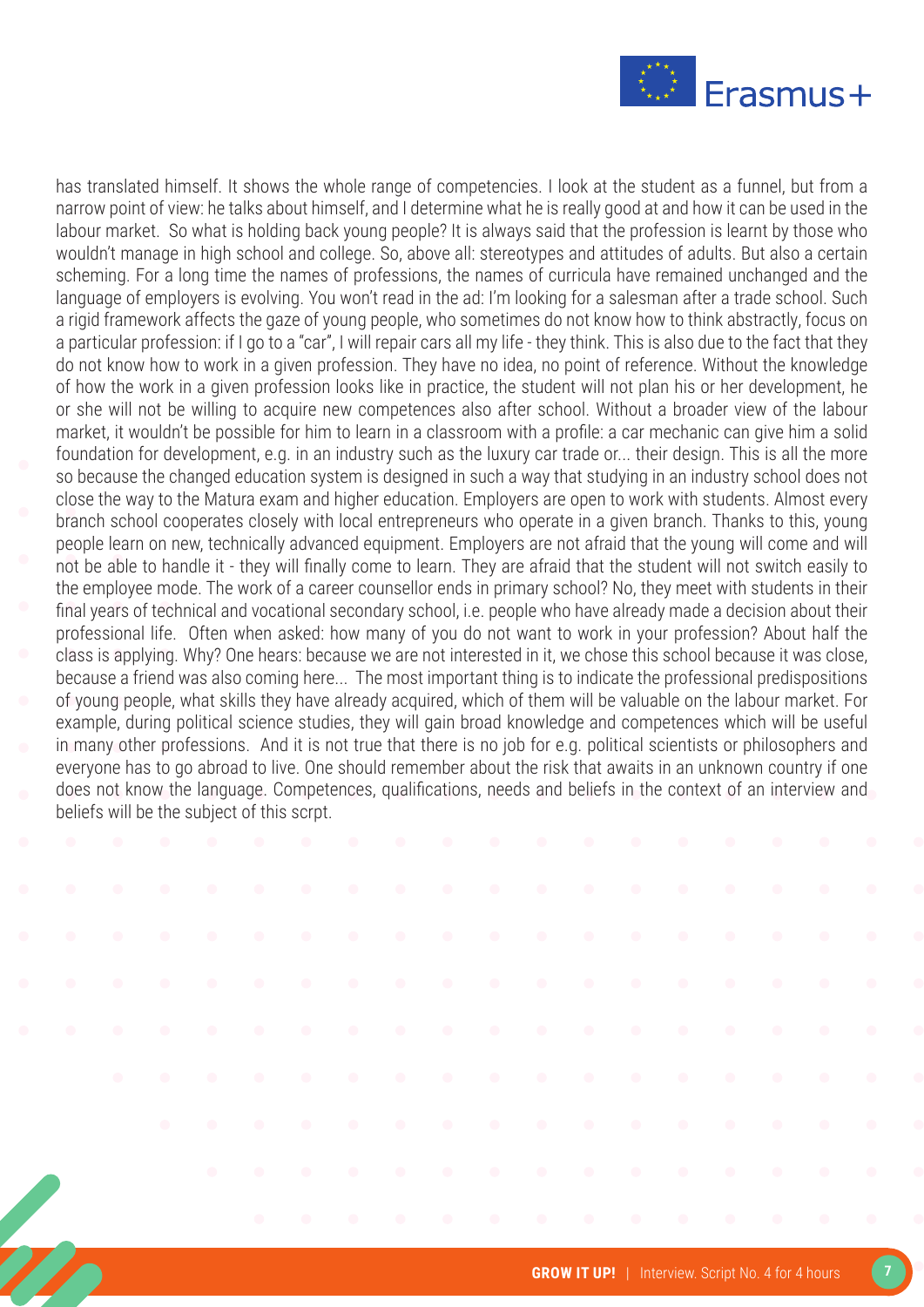

#### **III Meritories**

### **Task 1 Ice breaker - Knowledge Ball ( 10 minutes )**

The presenter invites the participants to the middle of the room and asks them to set up in a circle. He gives his name and says: "Name, I like..., I don't like..." Then he throws a paper ball to one of the participants, who also gives his name and information about what he likes and dislikes. Then we check if the information the previous person gave us is remembered by us. Each person in the circle gives the names of all participants.

After the end of the game, the instructor summarizes by saying that the game brings the participants closer to each other by revealing their preferences and directs attention to the other person.

### **Task 2 . What a stress (10 min.)**

The trainer distributes work cards to participants with symptoms of stress during the exposure that a young person may experience during a job interview. The task of the participants is to place the number of percentages that concern the stress symptom that activates in them. The participants have a sum of 100%. for each symptom.

### **Work card no.1**

| <b>Symptoms</b>                                 |           |           |           |           |           |           |           | 0 to 100% |           |           |           |           |           |                          |           |  |
|-------------------------------------------------|-----------|-----------|-----------|-----------|-----------|-----------|-----------|-----------|-----------|-----------|-----------|-----------|-----------|--------------------------|-----------|--|
| Mouth dryness                                   |           |           |           |           |           |           |           |           |           |           |           |           |           |                          |           |  |
| Body trembling                                  |           |           |           |           |           |           |           |           |           |           |           |           |           |                          |           |  |
| Hands tremor                                    | $\bullet$ | $\bullet$ |           |           | O         | $\bullet$ |           | $\bullet$ |           | O         | œ         | $\bullet$ |           |                          |           |  |
| Grunting<br>$\bullet$                           | $\bullet$ | $\bullet$ | $\bullet$ | $\bullet$ | $\bullet$ | $\bullet$ | $\bullet$ | $\bullet$ | $\bullet$ | $\bullet$ | $\bullet$ | $\bullet$ | $\bullet$ | $\bullet$                | $\bullet$ |  |
| Movement tics                                   | $\bullet$ | $\bullet$ | $\bullet$ | $\bullet$ | $\bullet$ | $\bullet$ | $\bullet$ | $\bullet$ | $\bullet$ | $\bullet$ | $\bullet$ | $\bullet$ | $\bullet$ | $\bullet$                |           |  |
| Hotshocks                                       |           |           |           |           |           |           |           |           |           |           |           |           |           |                          |           |  |
| Dancing (unusual movements of the whole body)   |           |           |           |           |           |           |           |           |           |           |           |           |           |                          |           |  |
| Hair improvement                                | $\bullet$ | $\bullet$ | $\bullet$ | $\bullet$ | $\bullet$ | $\bullet$ | O         | $\bullet$ | $\bullet$ | $\bullet$ | $\bullet$ | $\bullet$ | $\bullet$ | $\bullet$                |           |  |
| Memory loss (forgetting what you wanted to say) |           |           |           |           | $\bullet$ | $\bullet$ | $\bullet$ | $\bullet$ | $\bullet$ | $\bullet$ | $\bullet$ | $\bullet$ | $\bullet$ |                          | $\bullet$ |  |
| Clothing improvement                            |           | $\bullet$ | $\bullet$ | $\bullet$ | $\bullet$ | $\bullet$ | $\bullet$ | $\bullet$ |           | $\bullet$ | $\bullet$ |           |           | $\overline{\phantom{a}}$ |           |  |

After completing the task, the trainer invites participants to share their conclusions. He informs the participants that for every person, even if experienced, being assessed during an interview is stressful, while good preparation for an interview can neutralize the symptoms to a large extent.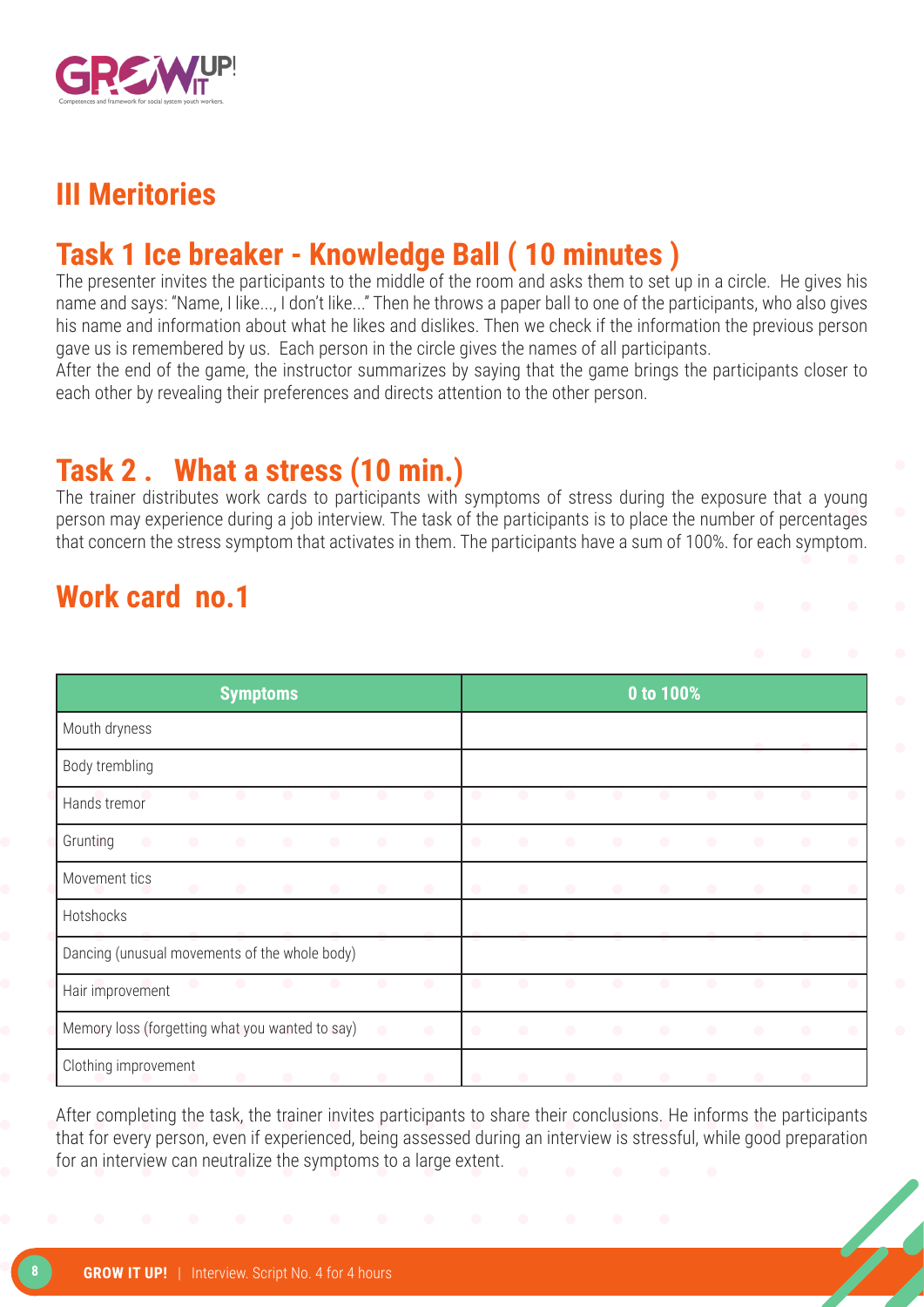

### **Task 3 Interview (20 min)**

The leader divides the group into 3-person groups. Each group gets a job card no.2 on which are written the most popular questions asked by recruiters during the interview. Each person in the task group has a role: person 1 recruiter, person 2 - recruiter, person 3 - observer. The task of the observer is to observe and listen to the recruiting person. The recruiter's task is to ask questions according to the instructions. The recruiting person's task is to answer the recruiter's questions briefly and honestly.

#### **Work card no.2**

|  |  |  |  |                                  | What would you like to do in 10 years?                                                                      |  |  |  |
|--|--|--|--|----------------------------------|-------------------------------------------------------------------------------------------------------------|--|--|--|
|  |  |  |  |                                  | What did you not like the most in your previous job?                                                        |  |  |  |
|  |  |  |  |                                  | What did you like the most in your previous job?                                                            |  |  |  |
|  |  |  |  |                                  | What did you like and dislike about your previous job / college?                                            |  |  |  |
|  |  |  |  |                                  | What are you most interested in, or at least in our offer?                                                  |  |  |  |
|  |  |  |  | What motivates you at work?      |                                                                                                             |  |  |  |
|  |  |  |  |                                  | What gives you the most satisfaction from work?                                                             |  |  |  |
|  |  |  |  | What determines your success?    |                                                                                                             |  |  |  |
|  |  |  |  |                                  | What does "good employer / good boss" mean to you?                                                          |  |  |  |
|  |  |  |  |                                  | What does "good employee" mean to you?                                                                      |  |  |  |
|  |  |  |  |                                  | What is most important to you at work?                                                                      |  |  |  |
|  |  |  |  |                                  | What is more important to you - satisfaction or promotion?                                                  |  |  |  |
|  |  |  |  |                                  | If you could choose, would you choose a boring but well-paid job, or poorly paid, but extremely passionate? |  |  |  |
|  |  |  |  |                                  | What do you think is the most important factor in the atmosphere at work? What does it depend on?           |  |  |  |
|  |  |  |  | What is your strongest point?    |                                                                                                             |  |  |  |
|  |  |  |  | What is your weakest point?      |                                                                                                             |  |  |  |
|  |  |  |  |                                  | What is your biggest advantage and what is your disadvantage?                                               |  |  |  |
|  |  |  |  |                                  | What can you tell me about yourself?                                                                        |  |  |  |
|  |  |  |  |                                  | What can you bring to the company?                                                                          |  |  |  |
|  |  |  |  | What do you like most?           |                                                                                                             |  |  |  |
|  |  |  |  | What does "success" mean to you? |                                                                                                             |  |  |  |
|  |  |  |  |                                  | Are you at least interested in this job?                                                                    |  |  |  |
|  |  |  |  |                                  | What do you see as your biggest failure?                                                                    |  |  |  |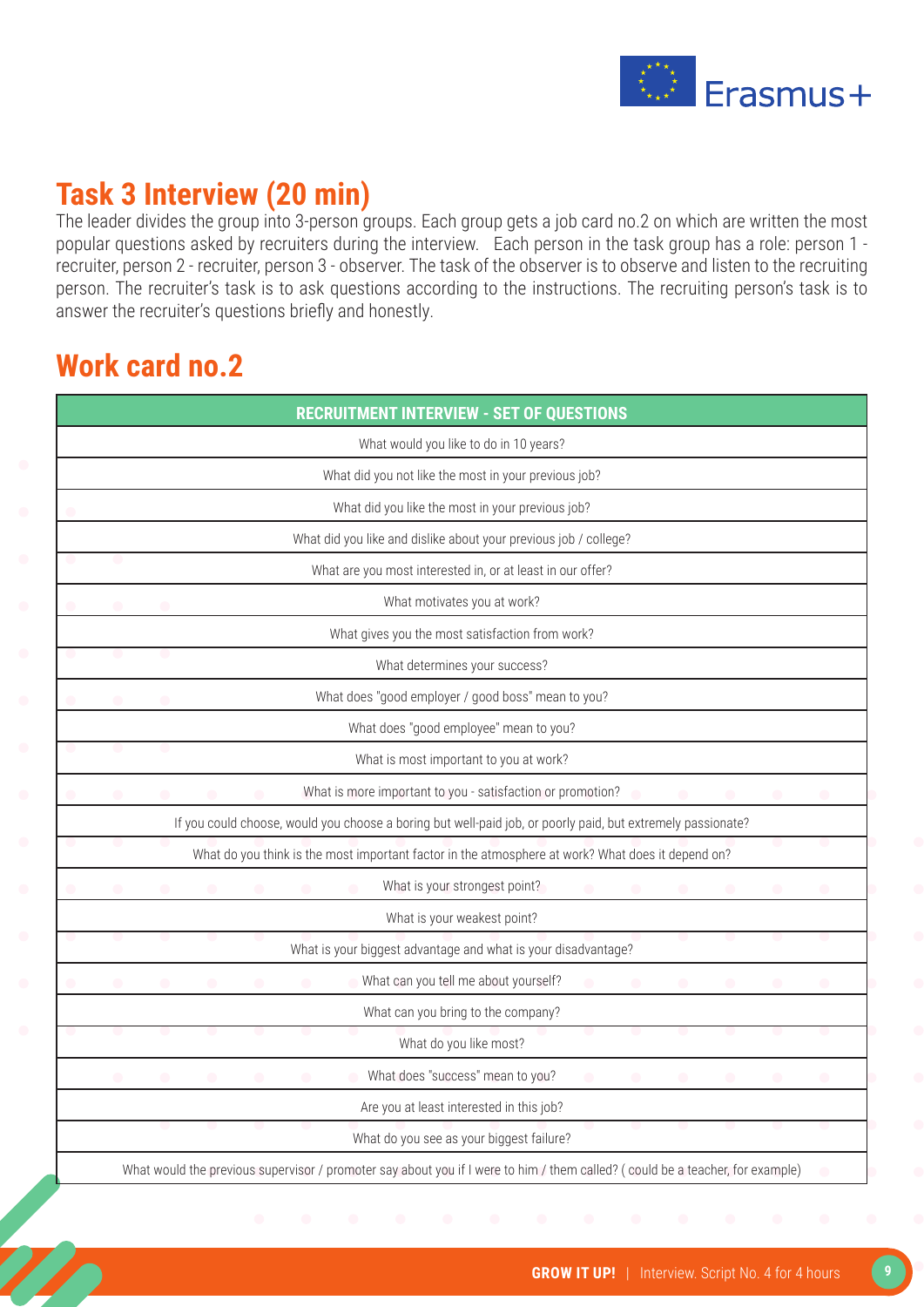

| What do you do when you disagree with your boss? / Can you express yourself    |
|--------------------------------------------------------------------------------|
| A sentence when it's different from the boss'?                                 |
| What do you mean by criticism, good communication, cooperation, work Teamwork? |
| What do you think of your current / former associates?                         |
| What do you think of your current/previous boss?                               |
| What do you think of your greatest success?                                    |
| What was the most interesting thing for you in your work so far? Why?          |
| What is the most difficult for you in your career?                             |
| What's the most valuable thing about you as an employee?                       |

After completing the task, the trainer invites participants to share their conclusions and observations. He informs the participants, they can use the model conversations on the youtube channel. It is best to watch a few of them and train in front of the mirror in order to gain self-confidence and to manage the stress of the conversation.

### **Task 4: My professional plans (20 minutes)**

The trainer distributes work cards to participants to analyse their skills and professional deficits. The participants' task is to fill in the card according to their knowledge of themselves. The instructor can be asked questions while working with the card.

### **Work card no. 3**

| <b>What are my professional skills?</b> |                                                   |           |           |           |           |           |           | What are my job deficits? |                                             |           |           |           |           |           |                                                   |           |  |  |
|-----------------------------------------|---------------------------------------------------|-----------|-----------|-----------|-----------|-----------|-----------|---------------------------|---------------------------------------------|-----------|-----------|-----------|-----------|-----------|---------------------------------------------------|-----------|--|--|
| $\bullet$                               | $\bullet$                                         |           |           |           | $\bullet$ | $\bullet$ | $\bullet$ | $\bullet$                 | $\bullet$                                   |           |           | $\bullet$ | $\bullet$ | $\bullet$ |                                                   |           |  |  |
| $\bullet$                               | $\begin{array}{c} \bullet \\ \bullet \end{array}$ | $\bullet$ | $\bullet$ | $\bullet$ | $\bullet$ | $\bullet$ | $\bullet$ | $\bullet$                 | $\bullet$                                   | $\bullet$ | $\bullet$ | $\bullet$ | $\bullet$ | $\bullet$ | $\bullet$                                         | $\bullet$ |  |  |
| $\bullet$                               | $\bullet$                                         | $\bullet$ |           | $\bullet$ | $\bullet$ | $\bullet$ | $\bullet$ | $\bullet$                 | $\bullet$                                   | $\bullet$ | $\bullet$ |           | $\bullet$ | $\bullet$ | $\begin{array}{c} \bullet \\ \bullet \end{array}$ | $\bullet$ |  |  |
| $\bullet$                               | $\bullet$                                         | $\bullet$ | $\bullet$ | $\bullet$ | $\bullet$ | $\bullet$ | $\bullet$ | $\bullet$                 | $\bullet$                                   | $\bullet$ |           | $\bullet$ | $\bullet$ | $\bullet$ | $\bullet$                                         | $\bullet$ |  |  |
|                                         | What professional skills would I like to improve? |           |           |           |           |           |           |                           | My plan - what will I do to make it happen? |           |           |           |           |           |                                                   |           |  |  |
| $\bullet$                               | $\bullet$                                         | $\bullet$ | $\bullet$ | $\bullet$ | $\bullet$ | $\bullet$ | $\bullet$ | $\bullet$                 | $\bullet$                                   | $\bullet$ | $\bullet$ | $\bullet$ | $\bullet$ | $\bullet$ | $\bullet$                                         | $\bullet$ |  |  |
| $\bullet$                               | $\bullet$                                         | $\bullet$ |           | $\bullet$ | $\bullet$ | $\bullet$ | $\bullet$ | $\bullet$                 | $\bullet$                                   | $\bullet$ | $\bullet$ |           | $\bullet$ | $\bullet$ | $\bullet$                                         |           |  |  |
| $\bullet$                               | $\bullet$                                         |           |           | $\bullet$ | $\bullet$ | $\bullet$ | $\bullet$ | $\bullet$                 | $\bullet$                                   | $\bullet$ | $\bullet$ | $\bullet$ | $\bullet$ | $\bullet$ |                                                   |           |  |  |
| $\bullet$                               | $\bullet$                                         | $\bullet$ | $\bullet$ | $\bullet$ | $\bullet$ | $\bullet$ |           |                           | $\bullet$                                   | $\bullet$ | $\bullet$ | $\bullet$ | $\bullet$ |           |                                                   |           |  |  |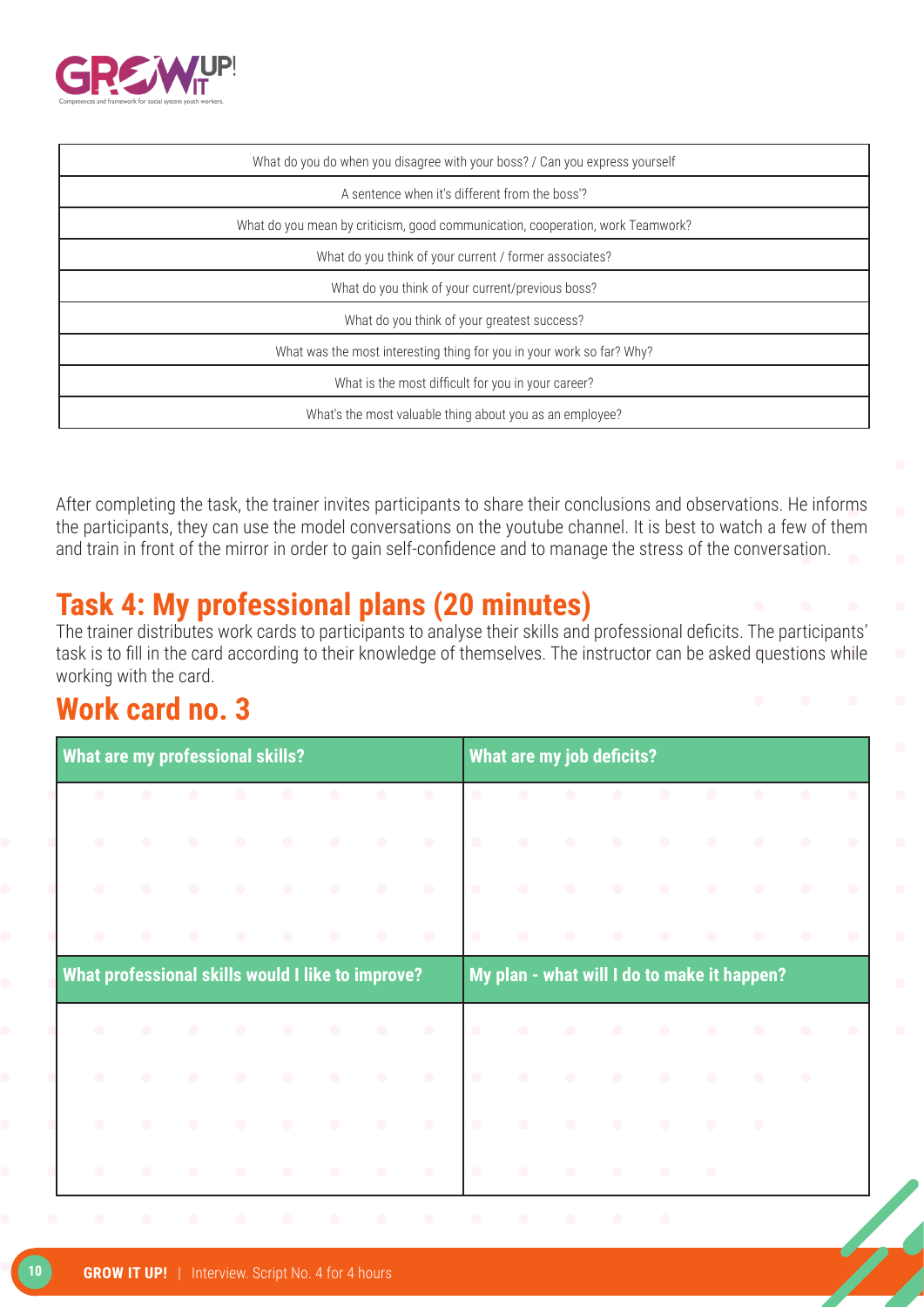

What a reflection you have after this task:

After completing the task, the trainer invites participants to share their conclusions. He informs the participants that searching for resources in professional skills is a valuable ability to see the strengths and weaknesses in order to effectively plan a strategy for entering the labour market.

### **Task 5 Strengths and weaknesses (20 min)**

The trainer distributes work cards to participants to analyse strengths and weaknesses.

The participants' task is to fill in the card according to their knowledge about themselves. The instructor can be asked questions while working with the card.

#### **Work card no.4**

| What are my strengths? |           |           |           |           |           |            |            |           |              | <b>What are my weaknesses</b> |           |           |           |           |           |           |  |  |  |
|------------------------|-----------|-----------|-----------|-----------|-----------|------------|------------|-----------|--------------|-------------------------------|-----------|-----------|-----------|-----------|-----------|-----------|--|--|--|
| $\bullet$              | $\bullet$ | $\bullet$ |           |           |           |            |            |           |              |                               |           |           |           |           |           |           |  |  |  |
| $\bullet$              | $\bullet$ | $\bullet$ | $\bullet$ | $\bullet$ | $\bullet$ | $\bullet$  | $\bigcirc$ | $\bullet$ | $\bullet$    | $\bullet$                     | $\bullet$ | $\bullet$ | $\bullet$ | $\bullet$ | $\bullet$ | $\bullet$ |  |  |  |
| $\bullet$              | $\bullet$ | $\bullet$ | $\bullet$ | $\bullet$ | $\bullet$ | $\bigcirc$ | $\bullet$  | $\bullet$ | $\bullet$    | $\bullet$                     | $\bullet$ | $\bullet$ | $\bullet$ | $\bullet$ | $\bullet$ | $\bullet$ |  |  |  |
|                        |           |           |           |           |           |            |            |           |              |                               |           |           |           |           |           |           |  |  |  |
| I can do               |           |           |           |           |           |            |            |           | I will learn |                               |           |           |           |           |           |           |  |  |  |
| $\bullet$              | $\bullet$ | $\bullet$ | $\bullet$ | $\bullet$ | $\bullet$ | $\bullet$  | $\bullet$  | $\bullet$ | $\bullet$    | $\bullet$                     | $\bullet$ | $\bullet$ | $\bullet$ | $\bullet$ | $\bullet$ | $\bullet$ |  |  |  |
| $\bullet$              | $\bullet$ | $\bullet$ | $\bullet$ | $\bullet$ | $\bullet$ | $\bullet$  | $\bullet$  | $\bullet$ | $\bullet$    | $\bullet$                     | $\bullet$ | $\bullet$ | $\bullet$ | $\bullet$ | $\bullet$ | $\bullet$ |  |  |  |
|                        | $\bullet$ | $\bullet$ | $\bullet$ | $\bullet$ | $\bullet$ | $\bullet$  | $\bigcirc$ | $\bullet$ | $\bullet$    | $\bullet$                     | $\bullet$ | $\bullet$ | $\bullet$ | $\bullet$ | $\bullet$ | $\bullet$ |  |  |  |
|                        |           | $\bullet$ | $\bullet$ | $\bullet$ | $\bullet$ | $\bullet$  | $\bullet$  | $\bullet$ | $\bullet$    |                               | $\bullet$ | $\bullet$ | $\bullet$ | $\bullet$ | $\bullet$ | $\bullet$ |  |  |  |
|                        |           |           | $\bullet$ | $\bullet$ | $\bullet$ | $\bullet$  | $\bullet$  | $\bullet$ | $\bullet$    | $\bullet$                     | $\bullet$ | $\bullet$ | $\bullet$ | $\bullet$ | $\bullet$ | $\bullet$ |  |  |  |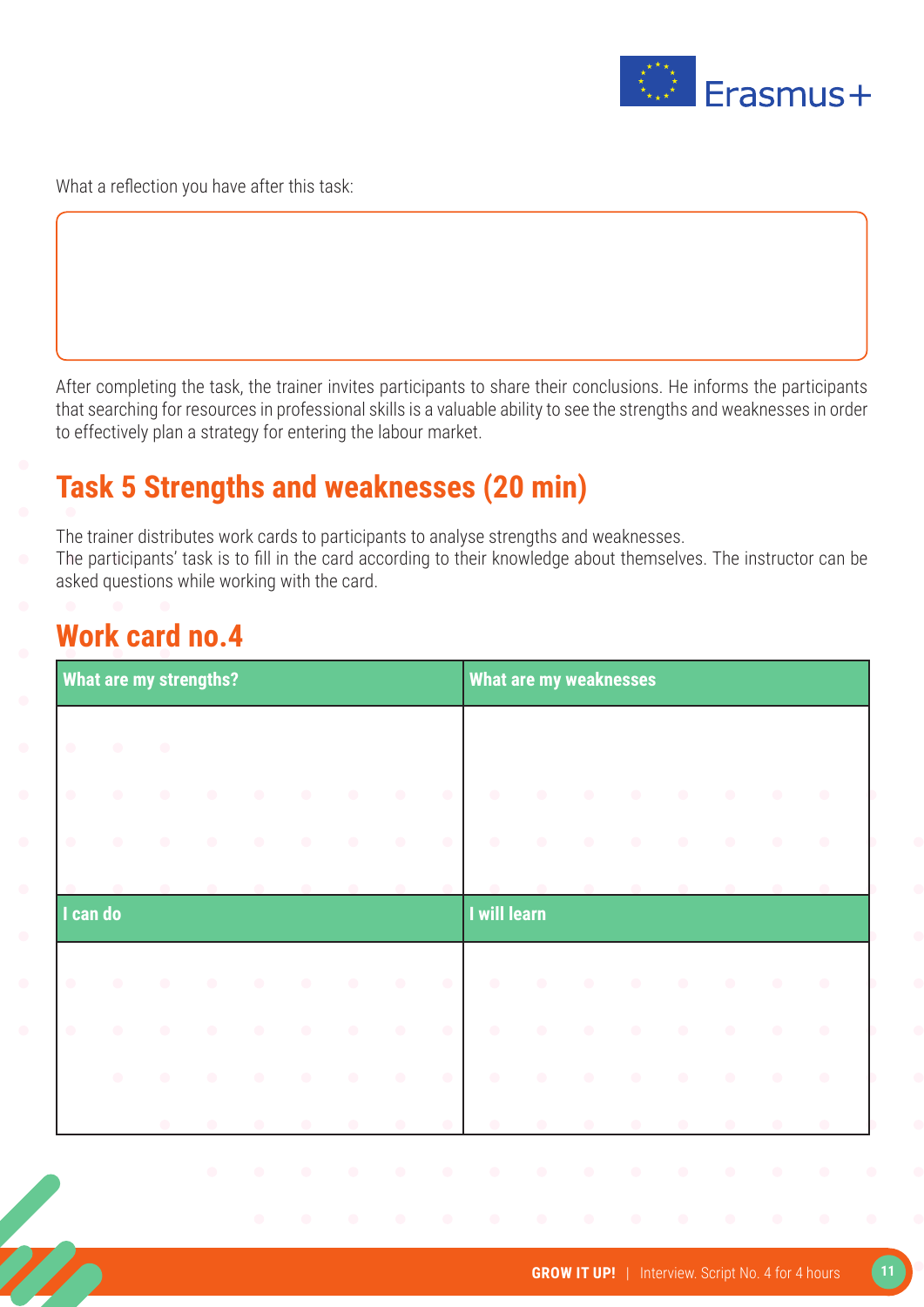

After completing the task, the trainer invites participants to share their conclusions. He informs participants that looking for strengths and weaknesses in ourselves and what we can learn from our strengths and what we can learn from our weaknesses helps to build professional goals. Self-awareness and self-awareness helps to achieve further successes not only on the professional path.

Conclusions after the task completion :

### **Task 6 Imaginary training (15 min.)**

The leader says to the group: "If you think you can do it, you are right. If you think you can't, you're right too." These words by Henry Ford perfectly describe many situations in life. More and more people are talking about the fact that it's not just the legs that run in the context of building strength and endurance of body or arm muscles. We often see motivating words about not giving up, pushing to the point, acting with reason. Such motivating words can be considered as part of mental training. We instill in ourselves the values that guide us when making decisions and acting, and it is easier to achieve subsequent goals. The head can really help us, but also spoil the preparation for a sentence, e.g. an interview.

It asks participants to read the text from the work card 3 times in silence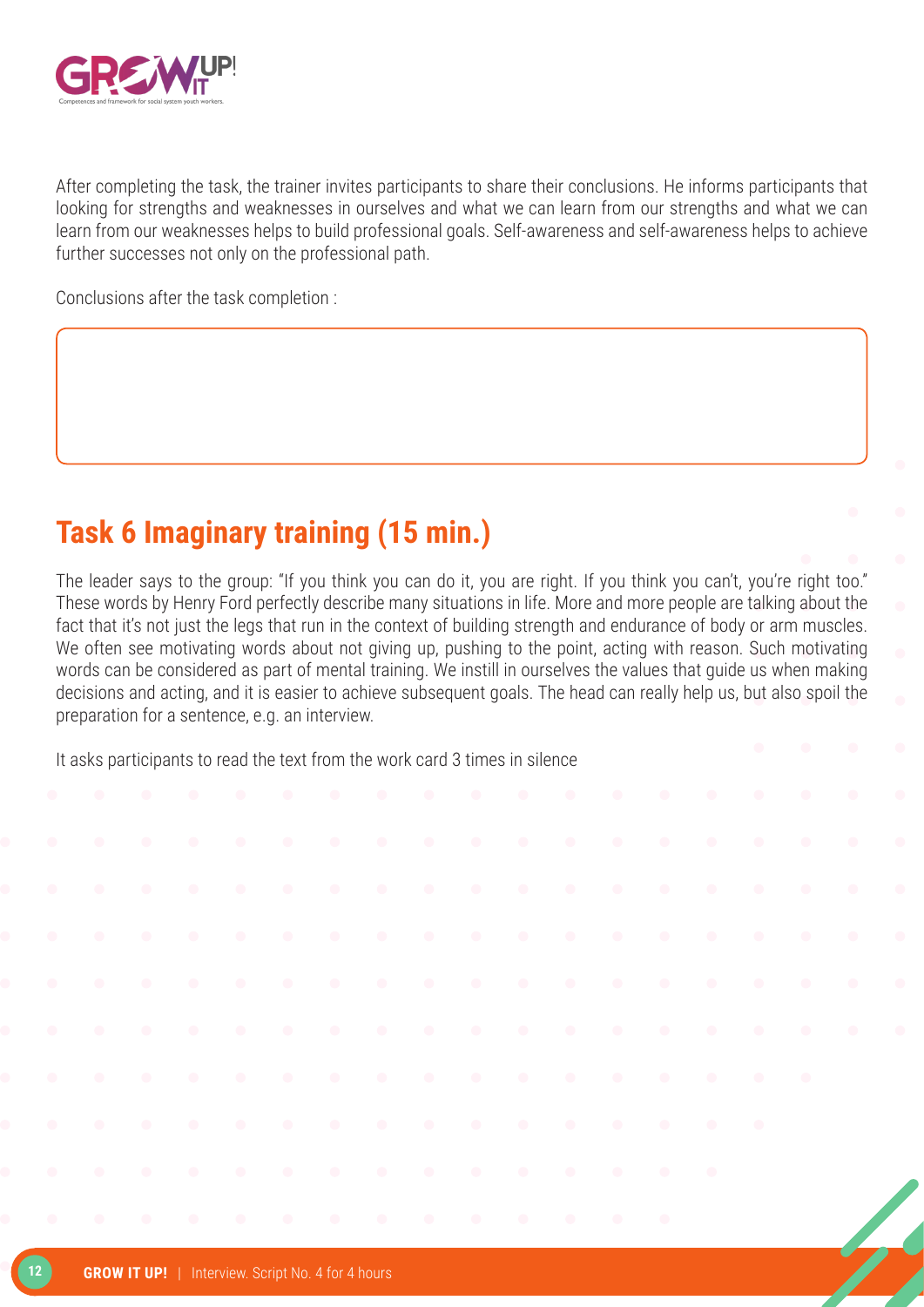

#### **Work card no 5.**

**"I'm getting ready for my fight, which is a conversation I know I'm well prepared I know myself and my skills well the period of preparation is the science I've been through And now the results will come I'll do my job, just like I do in training or while doing what I like I'm gonna go inside There are noises in the background, and I am focused on myself and my tasks and goals I feel the willingness and positive thrill I enter Free and normal I can do it! I'll do my best! The conversation begins Free and normal I'm throwing my rhythm I'm active, I say what I know about myself About the company I want I feel it Calmly and vigilantly. I'm thinking during the conversation I'm holding my position Loose and long sentences I believe in myself I trust myself In difficult moments - calm! Last minute I still believe in my success ! One last question Smile I'm coming out satisfied with myself I'm happy with the conversation And so I will also fight for myself in the future Believing in yourself Thinking during operation Easy and normal."**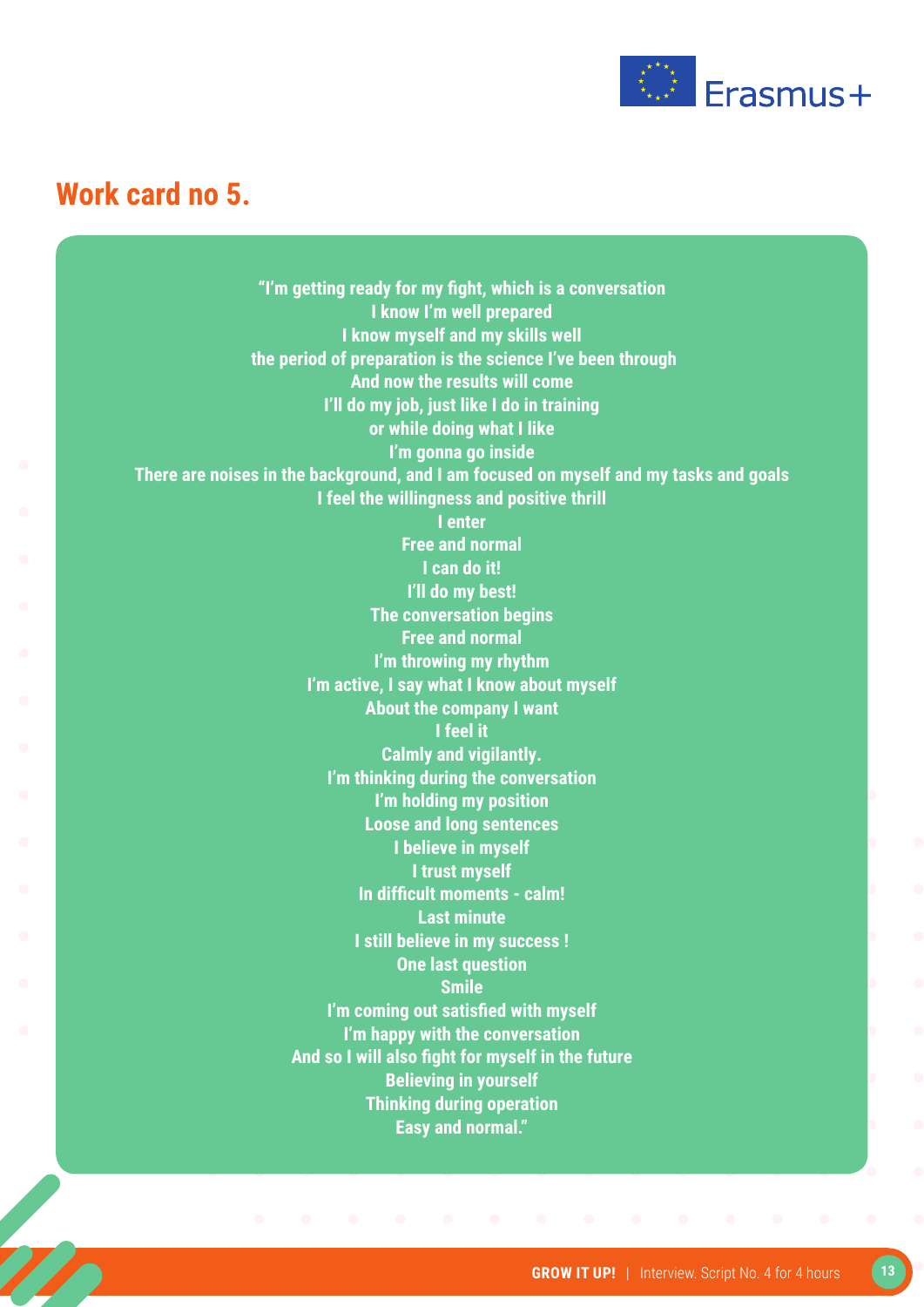

After completing the task, the trainer invites participants to share their feelings. He informs participants that imaginative training is a kind of motivational training. It helps to cope with the accompanying stress. The feeling of strength is extremely important in new situations. Exercise of this text or for your own use created in your mind will cause the positive reinforcement to start automatically, even when exposed to a stressor.

### **IV. Finish (20 min.)**

The trainer asks the participants to sit in a circle and everyone answers the question:

- What are you leaving with? What is your plan?
- Would you like to thank someone for something
- Diploma awarding
- Evaluation questionnaires

At the end of the participants' speech, the presenter thanks you for your participation.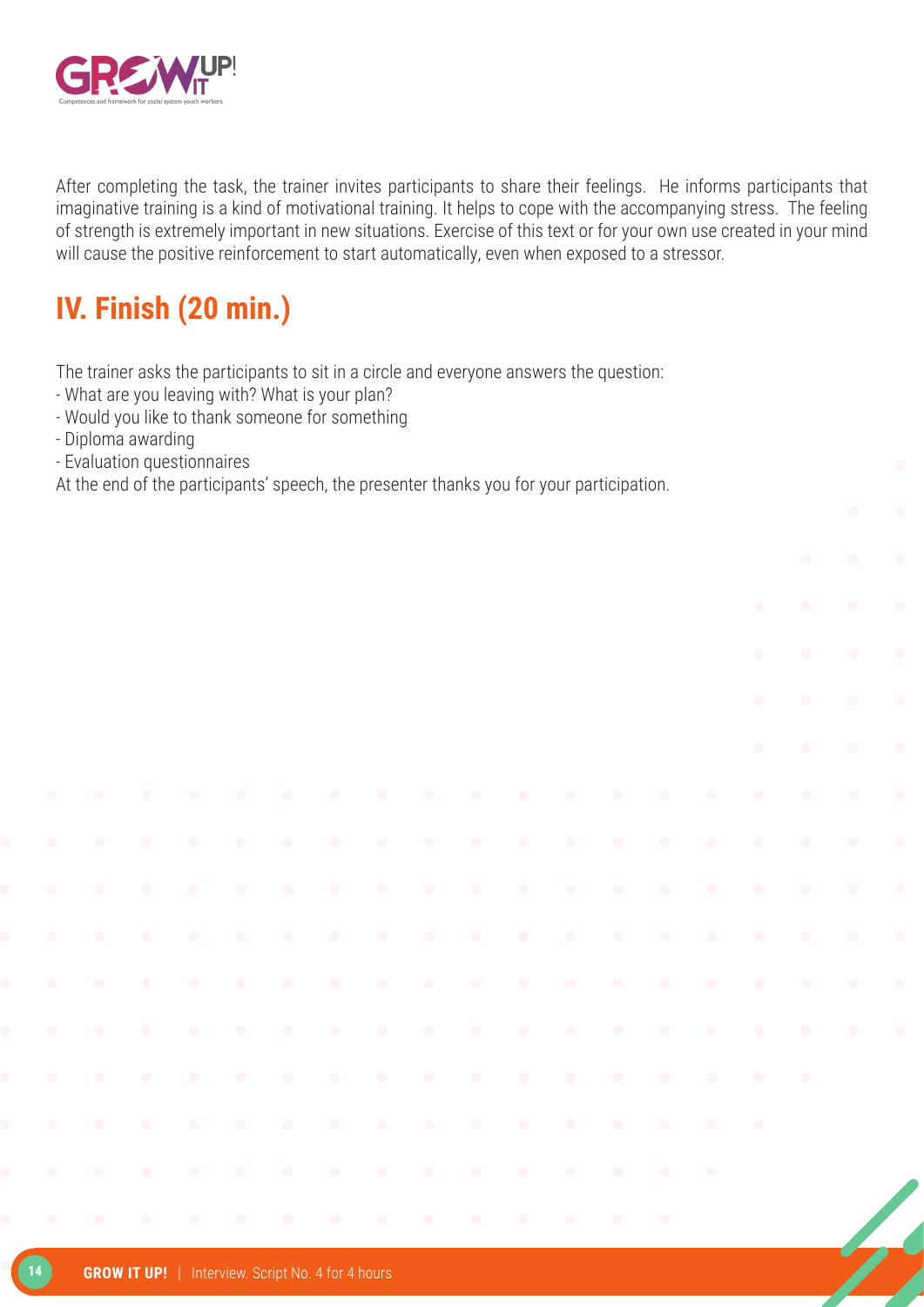

### **EVALUATION SURVEY**

#### **Interview "Get to know yourself"**

Dear Participant/Dear Participant,

We hope that the workshop was interesting for you and you could learn many interesting things. We want to receive feedback from you, so we will be very grateful for your time and for completing the questionnaire below.

The questionnaire is anonymous.

1. Did the workshop provide you with useful tips and techniques on how to deal with and analyze the situation in relation to decision-making about your working life and its stages?

| Definitely yes                                                                                     | Rather yes | Rather no              | Definitely no |  |
|----------------------------------------------------------------------------------------------------|------------|------------------------|---------------|--|
| 2. Did the workshop provide you with helpful guidance on the skills needed for your career?        |            |                        |               |  |
| Definitely yes                                                                                     | Rather yes | Rather no              | Definitely no |  |
| 3. Do you feel that after this workshop you have more influence and chances to achieve your goals? |            |                        |               |  |
| Definitely yes<br>$\bullet$                                                                        | Rather yes | Rather no<br>$\bullet$ | Definitely no |  |
| 4. Which part of the workshop did you like the most and why?                                       |            | $\blacksquare$         |               |  |
|                                                                                                    |            |                        |               |  |
| 5. Was the topic of the workshop interesting for you?                                              |            |                        |               |  |
| $\bullet$                                                                                          |            |                        |               |  |
| <b>YES</b><br>N <sub>O</sub>                                                                       | $\bullet$  | $\bullet$<br>$\bullet$ |               |  |
|                                                                                                    |            |                        |               |  |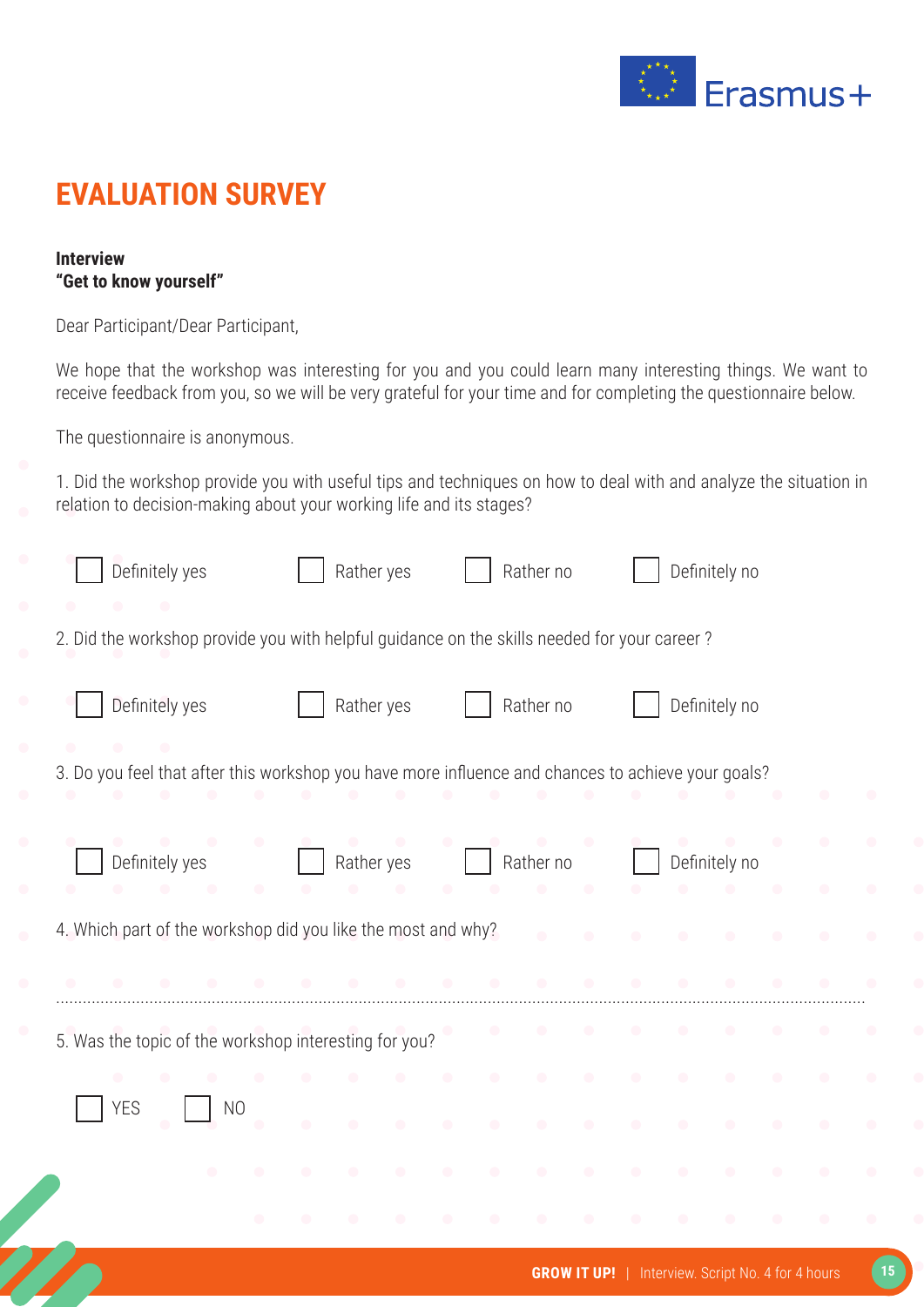

#### 6. If YES, please list the topics that would be interesting for you.

| 7. Additional commentary |  |
|--------------------------|--|

Thank you for completing the questionnaires!